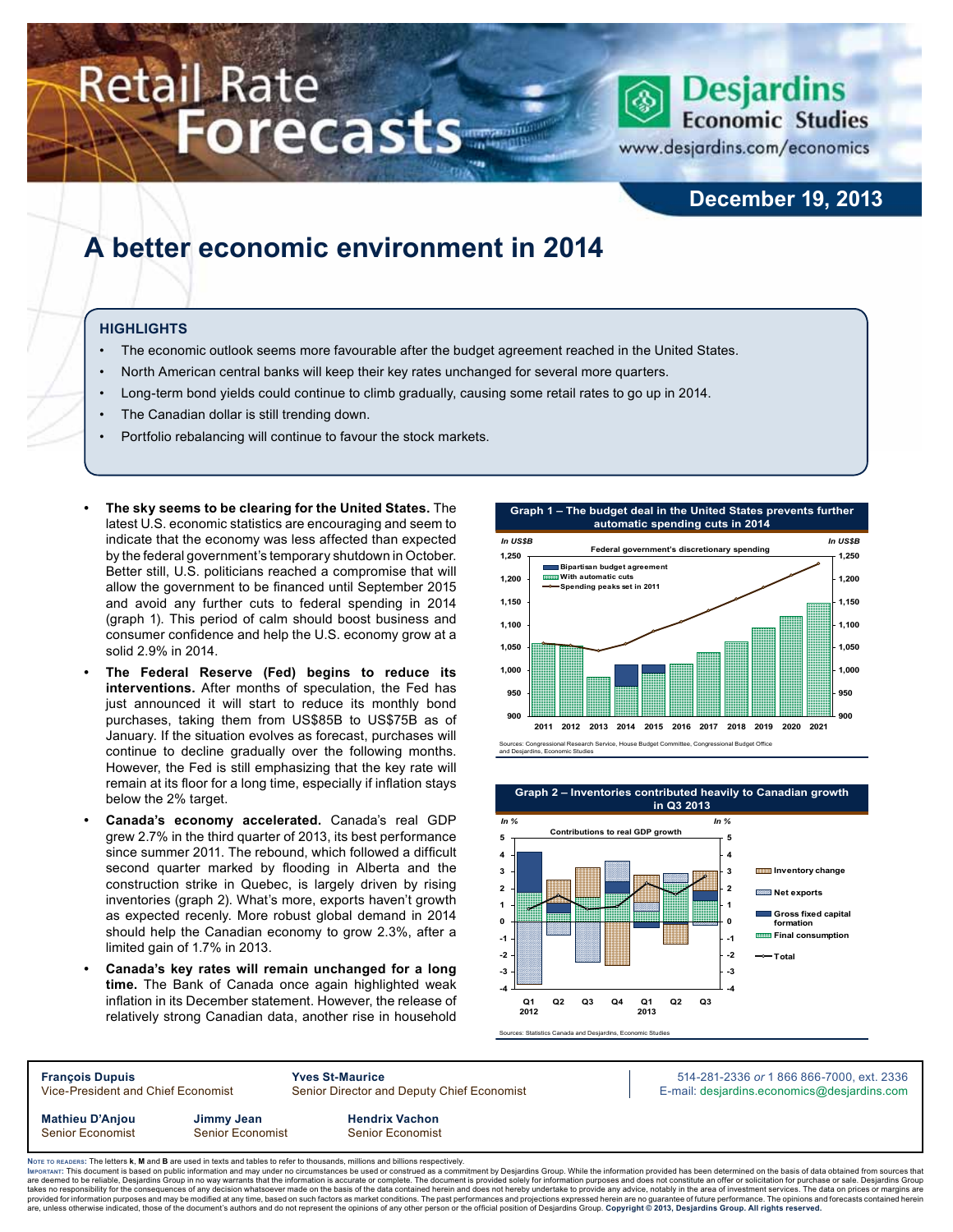

*Retail Rate Forecasts* December 2013 www.desjardins.com/economics

debt (graph 3) and Governor Poloz's remarks stressing the connections between financial and economic stability all confirm that a key rate cut is still unlikely.

- **• Bond yields edge up.** The publication of generally positive economic data and the fact that the Federal Reserve will soon begin to taper its bond purchases have pushed North American bond yields back to around where they were at the end of the summer. Short-term yields, however, remain quite low, and nothing suggests that key rates will go up soon.
- **• Heading for gradual retail rate increases.** Despite the fluctuations on the bond market, the main retail rates have been steady since late summer. Short-term yields should not fluctuate much in the coming months, as key rates are expected to remain stable. All the same, the more favourable economic environment may lead to upside pressure on longer-term retail rates (graph 4).



Sources: Statistics Canada and Desjardins, Economic Studies



Sources: Datastream and Desjardins, Economic Studies

#### **Table 1 Forecasts : Retail rate**

|                                | <b>Discount</b><br>rate $(1)$ | Prime rate (1) | Mortgage rate (1) |               |               | Term savings (1) (2) |               |               |  |
|--------------------------------|-------------------------------|----------------|-------------------|---------------|---------------|----------------------|---------------|---------------|--|
|                                |                               |                | 1 year            | 3 years       | 5 years       | 1 year               | 3 years       | 5 years       |  |
| <b>Realized - End of month</b> |                               |                |                   |               |               |                      |               |               |  |
| June 2013                      | 1.25                          | 3.00           | 3.14              | 3.65          | 5.14          | 0.90                 | 1.25          | 1.75          |  |
| <b>July 2013</b>               | 1.25                          | 3.00           | 3.14              | 3.75          | 5.14          | 0.90                 | 1.25          | 1.75          |  |
| August 2013                    | 1.25                          | 3.00           | 3.14              | 3.95          | 5.34          | 0.90                 | 1.25          | 1.75          |  |
| Sept. 2013                     | 1.25                          | 3.00           | 3.14              | 3.95          | 5.34          | 0.90                 | 1.25          | 1.75          |  |
| Oct. 2013                      | 1.25                          | 3.00           | 3.14              | 3.95          | 5.34          | 0.90                 | 1.25          | 1.75          |  |
| Nov. 2013                      | 1.25                          | 3.00           | 3.14              | 3.95          | 5.34          | 0.90                 | 1.25          | 1.75          |  |
| Dec. 18, 2013                  | 1.25                          | 3.00           | 3.14              | 3.95          | 5.34          | 0.90                 | 1.25          | 1.75          |  |
| <b>Forecasts</b>               |                               |                |                   |               |               |                      |               |               |  |
| End of quarter                 |                               |                |                   |               |               |                      |               |               |  |
| 2013: Q2                       | 1.25                          | 3.00           | $3.00 - 3.30$     | $3.80 - 4.10$ | $5.20 - 5.50$ | $0.80 - 1.05$        | $1.10 - 1.40$ | $1.60 - 1.90$ |  |
| 2013: Q3                       | $1.00 - 1.50$                 | $2.75 - 3.25$  | $2.90 - 3.40$     | $3.70 - 4.20$ | $5.10 - 5.60$ | $0.80 - 1.15$        | $1.00 - 1.50$ | $1.50 - 2.00$ |  |
| 2013: Q4                       | $1.00 - 1.50$                 | $2.75 - 3.25$  | $2.90 - 3.40$     | $3.75 - 4.25$ | $5.10 - 5.60$ | $0.80 - 1.15$        | $1.10 - 1.60$ | $1.60 - 2.10$ |  |
| 2014: Q1                       | $1.00 - 1.50$                 | $2.75 - 3.25$  | $2.90 - 3.40$     | $3.95 - 4.45$ | $5.25 - 5.75$ | $0.80 - 1.15$        | $1.25 - 1.75$ | $1.80 - 2.30$ |  |
| End of year                    |                               |                |                   |               |               |                      |               |               |  |
| 2014                           | $1.00 - 1.50$                 | $2.75 - 3.25$  | $3.05 - 3.55$     | 4.15 - 4.65   | $5.50 - 6.00$ | $0.80 - 1.25$        | $1.45 - 1.95$ | $2.00 - 2.50$ |  |
| 2015                           | $1.75 - 2.25$                 | $3.50 - 4.00$  | $3.95 - 4.45$     | $5.00 - 5.50$ | $6.00 - 6.50$ | $1.40 - 1.90$        | $2.10 - 2.60$ | $2.65 - 3.15$ |  |
| 2016                           | $2.25 - 3.25$                 | $4.00 - 5.00$  | 4.35 - 5.35       | $5.35 - 6.15$ | $6.10 - 6.90$ | $1.50 - 2.30$        | $2.30 - 3.10$ | $2.85 - 3.65$ |  |

Note: Forecasts are expressed as ranges. (1) End of quarter forecasts; (2) Non-redeemable (annual). Source: Desjardins, Economic Studies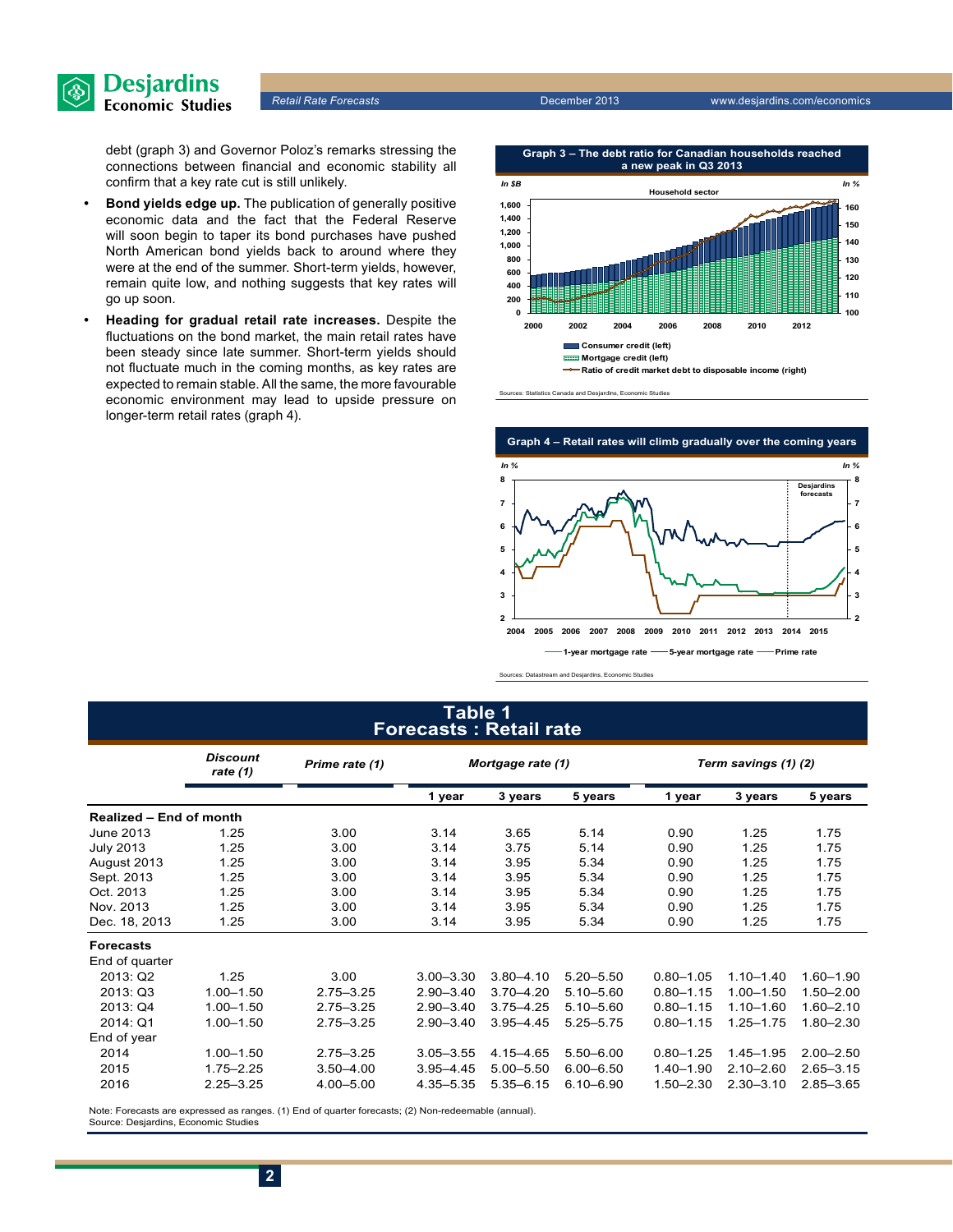## **CanadiAn Dollar The downtrend continues**

- The Canadian dollar is short on support. The currency recently hit its lowest point in three and a half years, US\$0.9322 (graph 5). For several quarters now, investors have been increasingly concerned by the Canadian economy, a situation that has affected exchange rates. Among other things, it seems that economic growth will have to be more reliant on international trade and, given the country's competitiveness problems, the loonie's drop is entirely appropriate.
- The Bank of Canada's (BoC) meeting on October 23 also impacted the currency's recent movement. By striking the mention of an eventual key rate hike from its official remarks, the BoC helped to modify monetary policy expectations. There is a growing perception that the (BoC) will not move ahead of the Federal Reserve (Fed) in raising its key rates, thus invalidating a major argument justifying the loonie's appreciation.
- The situation would be even worse for the Canadian currency if the U.S. dollar were to benefit further from the forthcoming cuts to the Fed's securities purchases. As for the euro, the depreciation that began in late October did not last long, and the currency is once again moving around US\$1.37. The EUR/CAD pair went above C\$1.46 (graph 6). The lack of financial strain and sense that the economy is on the right track seem to be masking the risks that continue to linger in Europe.
- **Forecasts:** There is not much to justify rapid appreciation by the loonie, which may even pull back in the short term, especially if the U.S. dollar strengthens. All the same, the Canadian dollar could end 2014 on a more positive note if fears over Canada's economy subside. The loonie's outlook against the euro should be better, as the euro is expected to depreciate. The fragile economic recovery in the euro zone, deflation concerns and the fact that monetary policy will probably have to be put to use again are also elements that could harm the common currency.







Sources: Datastream and Desjardins, Economic Studies

| <b>Determinants</b>                                | <b>Short-term</b> | Long-term |
|----------------------------------------------------|-------------------|-----------|
| Oil prices                                         |                   |           |
| <b>Metals prices</b>                               |                   |           |
| Interest rates spreads<br>(Canada - United States) |                   |           |

**3**

#### **Table 2 Forecasts: currency**

|               |        | 2013   |  | 2014   |        |        |        |  | 2014   |        |        |        |  |
|---------------|--------|--------|--|--------|--------|--------|--------|--|--------|--------|--------|--------|--|
| End of period | Q3     | Q4f    |  | Q1f    | Q2f    | Q3f    | Q4f    |  | Q1f    | Q2f    | Q3f    | Q4f    |  |
| US\$/CAN\$    | 0.9700 | 0.9350 |  | 0.9300 | 0.9350 | 0.9400 | 0.9500 |  | 0.9500 | 0.9600 | 0.9700 | 0.9800 |  |
| CAN\$/US\$    | 1.0310 | 1.0695 |  | 1.0753 | 1.0695 | 1.0638 | 1.0526 |  | 1.0526 | 1.0417 | 1.0309 | 1.0204 |  |
| CAN\$/€       | 1.3955 | 1.4332 |  | 1.4086 | 1.4118 | 1.4149 | 1.3895 |  | 1.3789 | 1.3542 | 1.3196 | 1.3061 |  |
| US\$/€        | 1.3536 | 1.3400 |  | 1.3100 | 1.3200 | 1.3300 | 1.3200 |  | 1.3100 | 1.3000 | 1.2800 | 1.2800 |  |
| US\$/£        | 1.6194 | 1.6200 |  | 1.6000 | 1.6200 | 1.6300 | 1.6300 |  | 1.6400 | 1.6500 | 1.6600 | 1.6800 |  |
|               |        |        |  |        |        |        |        |  |        |        |        |        |  |

Sources: Datastream, Federal Reserve Board and Desjardins, Economic Studies files for example of the studies files forecasts files forecasts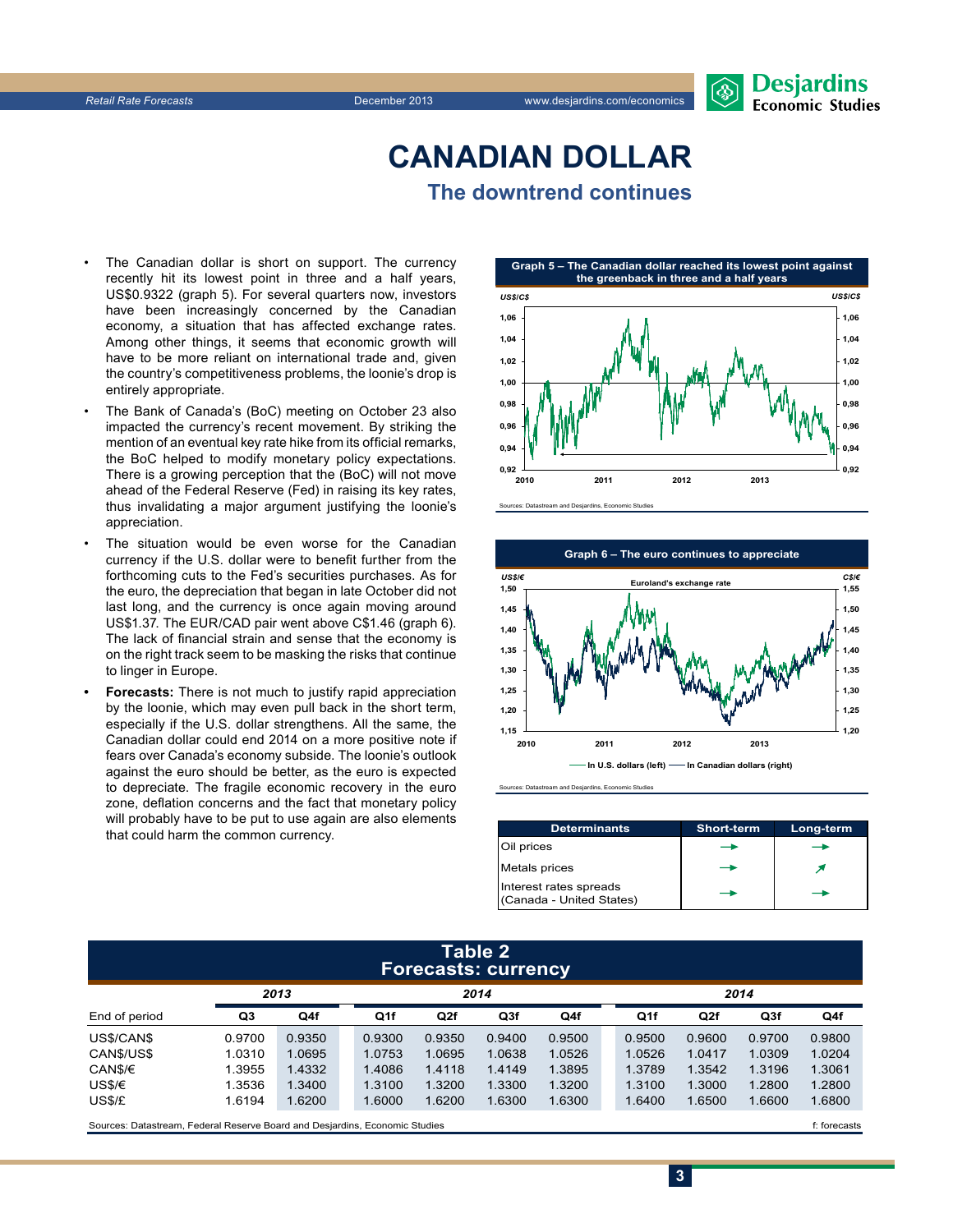



## **Asset classes return**

**Portfolio rotation will continue to favour stock markets**

- **Stock markets could have been expected to retreat somewhat**, as of November, in a context where betterthan-expected U.S. statistics increasingly suggested that Federal Reserve (Fed) tapering could occur sooner than previously anticipated. After all, U.S. stock markets had a banner year in 2013, partly due to the Fed's highly accommodative policy. This was not the case, however. The S&P 500 continued to ascend, even hitting the 1,800-point mark on several occasions in December. We could justify this situation by arguing that the fact that monetary policy will become slightly less accommodating is offset by a more robust economy and stronger profits. Note, however, that operating profit expectations for 2014 have been moving down since last spring (graph 7), as it could become harder for businesses to boost their profit margins, which are already at record highs. In fact, it is primarily the rising price/ earnings ratio that is bringing the index up.
- **Despite these conditions the price/earnings ratio is holding close to the historic average (graph 8).** Stock markets still have the advantage, as rising bond yields will lead to negative returns for this asset class in the coming years. The appeal of stocks is also perceptible in mutual funds, as we are seeing their weight increase in portfolios (graph 9). Ongoing portfolio rebalancing should continue to favour the stock markets, but we will have to expect much smaller returns than in 2013.
- The Canadian stock market's upswing of early fall is **still holding up**, even though the last few weeks have been a little more lacklustre. The S&P/TSX has remained practically flat since the end of October. The weak energy and material sectors were offset by the solid performance by industrial and financial securities. Company results in the third quarter were unremarkable, a fact corroborated by the quarterly financial statistics for enterprises released by Statistics Canada, which noted that profits barely grew during this period (graph 10). However, we still expect the Canadian stock market to do well in 2014. Easing fears about growth in emerging nations should help to solidify commodity securities. The recent climb of Canadian oil prices is also one of the first encouraging signs. This could largely make up for the difficulties likely to be encountered in the financial sector, as higher interest rates should slow demand for credit.
- The Fed seems to have a better control of the long end **of the yield curve.** Although the statistics are more solid than they were last summer during the selloff, bond yields have only risen gradually this time around. With Janet Yellen at the helm, the Fed may continue to move cautiously to avoid a repetition of this episode. Nonetheless, we continue to think that returns will be negative, as in 2013, in a context in which the U.S. economy should accelerate (graph 11) and inflation should recover. Our scenario has not changed in this regard.







Sources: Datastream and Desjardins, Economic Studies **Graph 9 – The great rotation seems to be underway 10 15 20 25 30 35 40 45 50 55 60 65 1990 1992 1994 1996 1998 2000 2002 2004 2006 2008 2010 2012 10 15 20 25 30 35 40 45 50 55 60 65 Equity funds -Alonetary funds -Along funds Share of U.S. mutual fund assets** *In % In %*